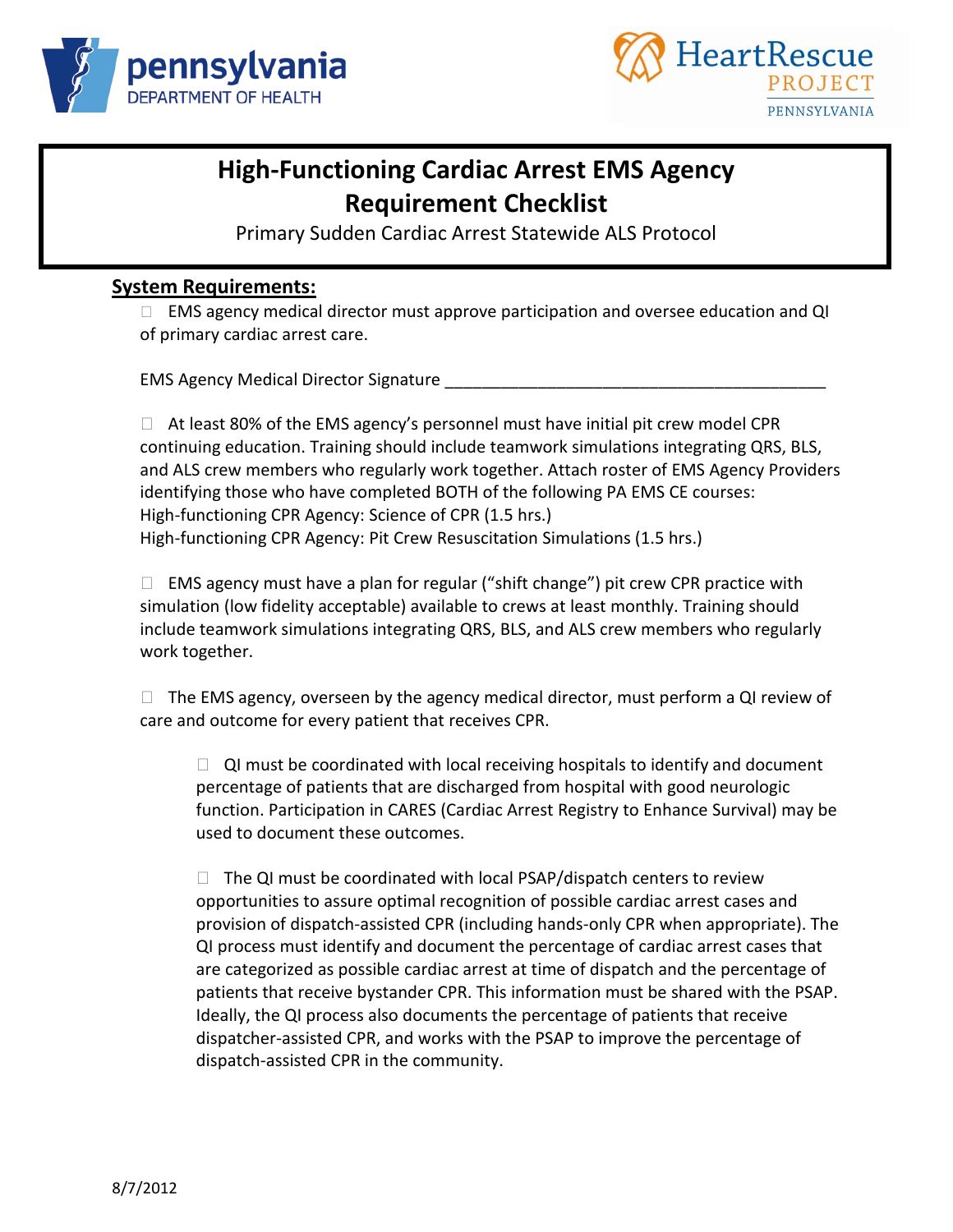$\Box$  High-functioning CPR EMS agency programs must be approved by the agency's local EMS regional council, and each agency must participate in the regional QI committee including submission of quarterly cardiac arrest QI summaries with information required by the Bureau of EMS.

| <b>EMS Agency Manager approval:</b>          | Date: |
|----------------------------------------------|-------|
| <b>EMS Agency Medical Director approval:</b> | Date: |
| Regional EMS Council approval:               | Date: |